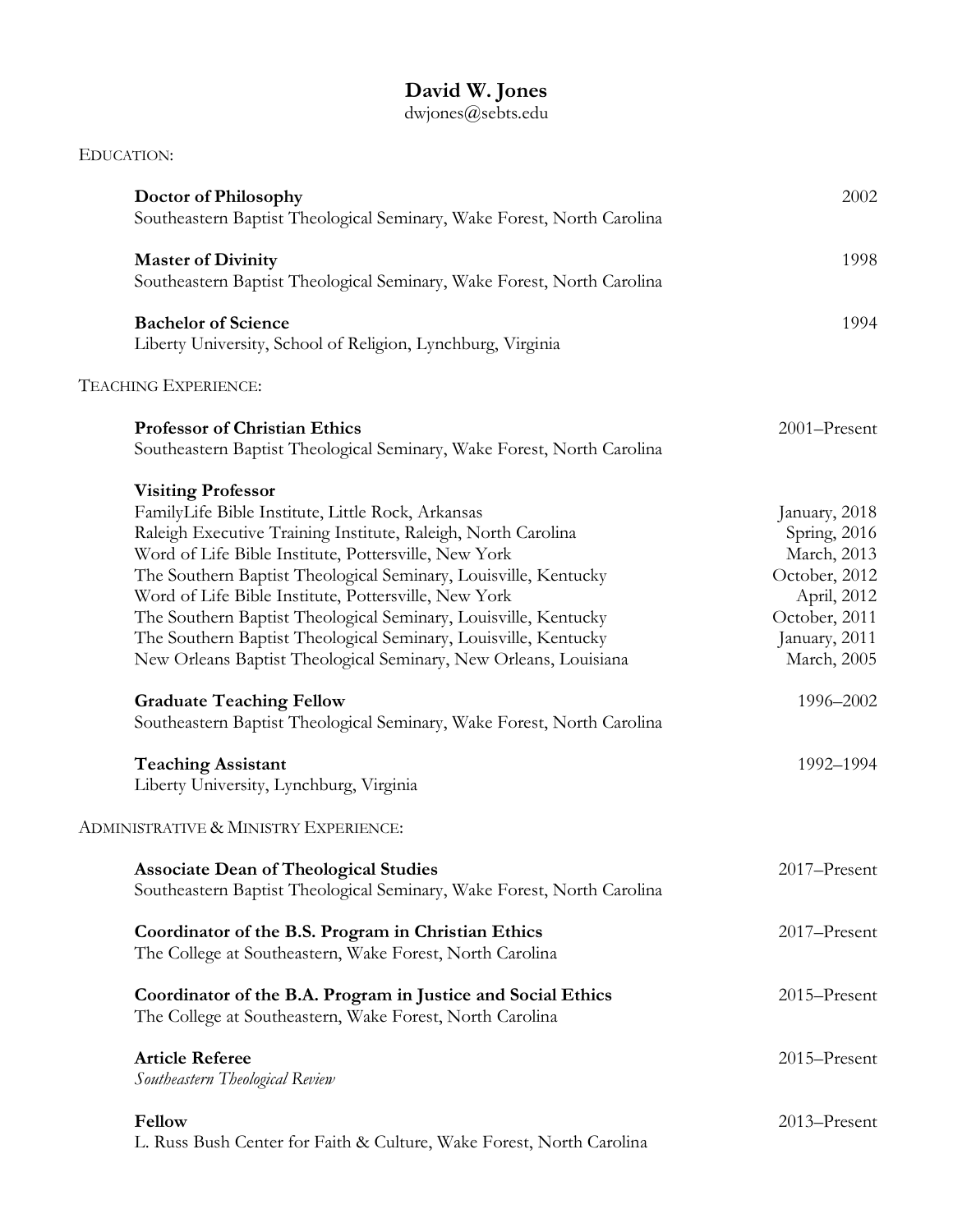|                                                                                                                                         | David W. Jones 2 |
|-----------------------------------------------------------------------------------------------------------------------------------------|------------------|
| <b>Teaching Pastor</b><br>Richland Creek Community Church, Wake Forest, North Carolina                                                  | 2013-Present     |
| Coordinator of the M.A. Christian Studies Program<br>Southeastern Baptist Theological Seminary, Wake Forest, North Carolina             | 2011-Present     |
| Coordinator of the M.A. Ethics, Theology, and Culture Program<br>Southeastern Baptist Theological Seminary, Wake Forest, North Carolina | 2008-Present     |
| Director of the Th.M. Program<br>Southeastern Baptist Theological Seminary, Wake Forest, North Carolina                                 | 2008-Present     |
| <b>Article Referee</b><br>Journal of the Evangelical Theological Society                                                                | 2003-Present     |
| <b>Guest Speaker</b><br>Various Churches, Ministries, Conferences, and Camps                                                            | 1992-Present     |
| Associate Dean for Graduate Program Administration<br>Southeastern Baptist Theological Seminary, Wake Forest, North Carolina            | 2014-2018        |
| Coordinator of the M.Div. Program<br>Southeastern Baptist Theological Seminary, Wake Forest, North Carolina                             | 2014-2018        |
| <b>Research Fellow in Christian Ethics</b><br>SBC Ethics & Religious Liberty Commission, Nashville, Tennessee                           | 2011-2017        |
| <b>Bible Teacher and Curriculum Designer</b><br>Wake Cross Roads Baptist Church, Raleigh, North Carolina                                | 2005-2013        |
| <b>Associate Editor</b><br>Journal for Biblical Manhood and Womanhood                                                                   | 2002-2007        |
| <b>Director of Library Acquisitions</b><br>Southeastern Baptist Theological Seminary, Wake Forest, North Carolina                       | 2001-2002        |
| <b>Minister of Education</b><br>Joy Baptist Church, Siler City, North Carolina                                                          | 1995-2001        |
| <b>Academic Book Buyer</b><br>LifeWay Campus Store, Wake Forest, North Carolina                                                         | 1995-2001        |
| Intern, Church and Community Ministry Department<br>North American Mission Board of the Southern Baptist Convention                     | 1996-1997        |
|                                                                                                                                         |                  |

## PUBLICATIONS - BOOKS:

David W. Jones, *Knowing and Doing the Will of God* (Wake Forest, NC: Veritas Publications, 2017, 2019).